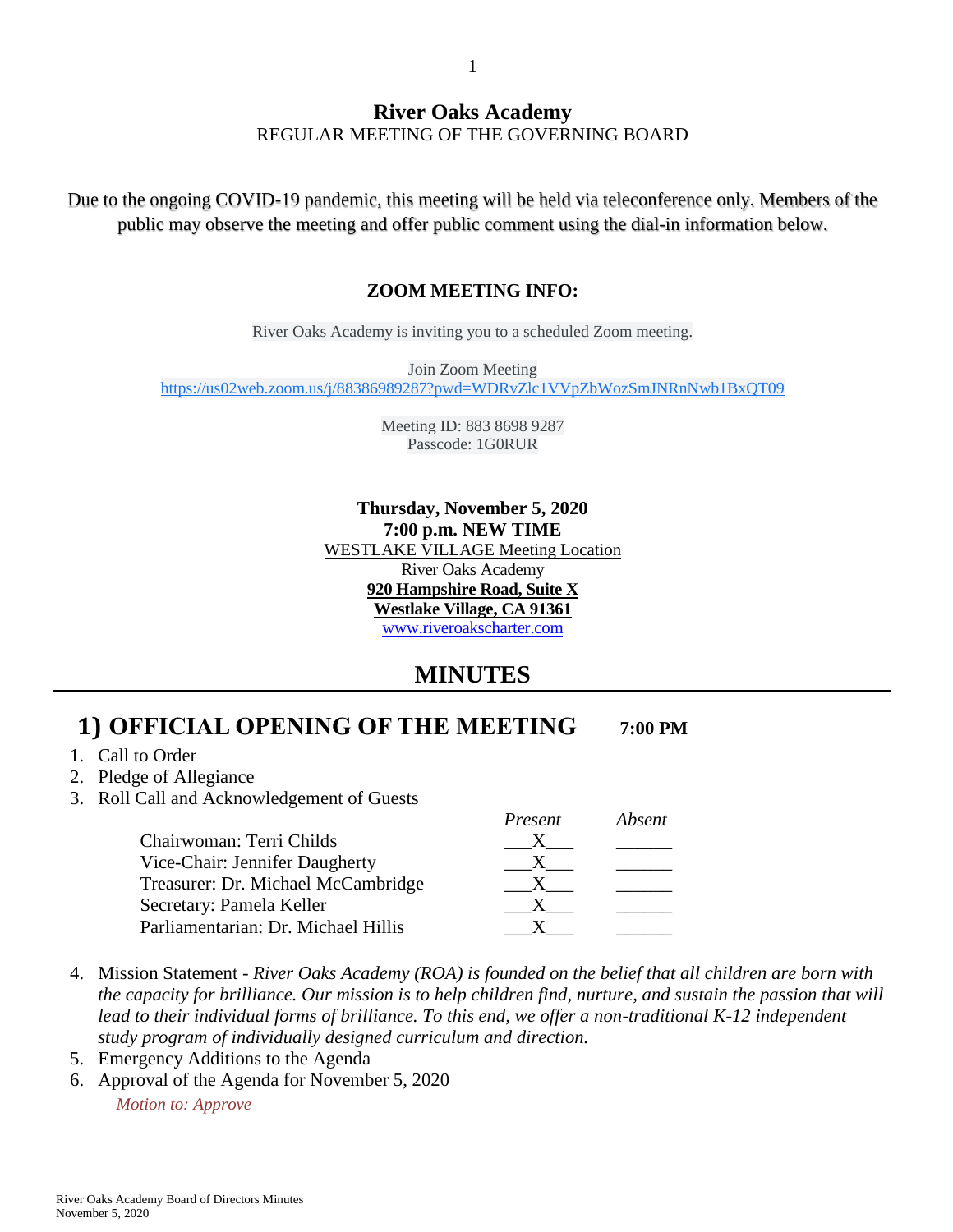# **2) ORGANIZATIONAL**

N/A

# **3) PUBLIC COMMENTS**

*Citizens who would like to address the Board on any item on the Agenda may do so now or when the President requests comments from the Public as the Board is considering the item. This portion of the Annual Board meeting is set aside for members of the audience to make comments or raise issues that are not specifically on the agenda. These presentations, both during open and agendized topics, are limited to three (3) minutes per presentation and the total time allotted to non-agenda items will not exceed fifteen (15) minutes.*

## **4) INFORMATION AND DISCUSSION ITEMS**

*These items are presented to the Board for information only and are not subject to action at this meeting. These items may be added to a future meeting for action by the Board.*

1. Budget Committee – Informational (10 min)

Dr. McCambridge reported the budget is very conservative and workable. Rudy will be presenting the budget to the Board in December.

- 2. Parent Advisory Council (PAC) Informational (10 min) Teresa Le, president of PAC, shared there is a full PAC Board for 20-21. The PAC goal this year is centered around open communication and creativity, planning school spirit events and fundraisers (i.e. school shirts, amazon smile, online book fair). PAC is circulating a newsletter spotlighting students, families, and teachers to connect the community.
- 3. Teacher's Report Informational (10 min) Leslie Maple shared and her report may be found in the Board Binder.
- 4. Oxnard Report (10 min) Maria shared and her report may be found in the Board Binder.
- 5. Student Report Informational (10 min) Deborah Vukovitz and her daughter, Lenora, shared how they appreciate all the support from the school and the coaching teacher, as well as all of the teachers being very nice and supportive. Lenora also likes that all of the students are very nice and do not bully.
- 6. Career Pathways Report Informational (10 min) Kathy Jackson shared a quote used by the class taken from Abraham Lincoln, "People are about as happy as they make up their mind to be." The class is applying 7 Habits of Highly Effective Teens.
- 7. High School Guidance Counselor—Informational (10 min) Richard Intlekofer reported there was low attendance for the SAT and PSAT tests. All SAT's and PSAT's tests have been cancelled through November 7th. The entire Edgenuity course catalog has been sent to NCAA to be approved.
- 8. SEL Report—Informational (10 min) Jennifer Anderson shared and her report may be found in the Board Binder.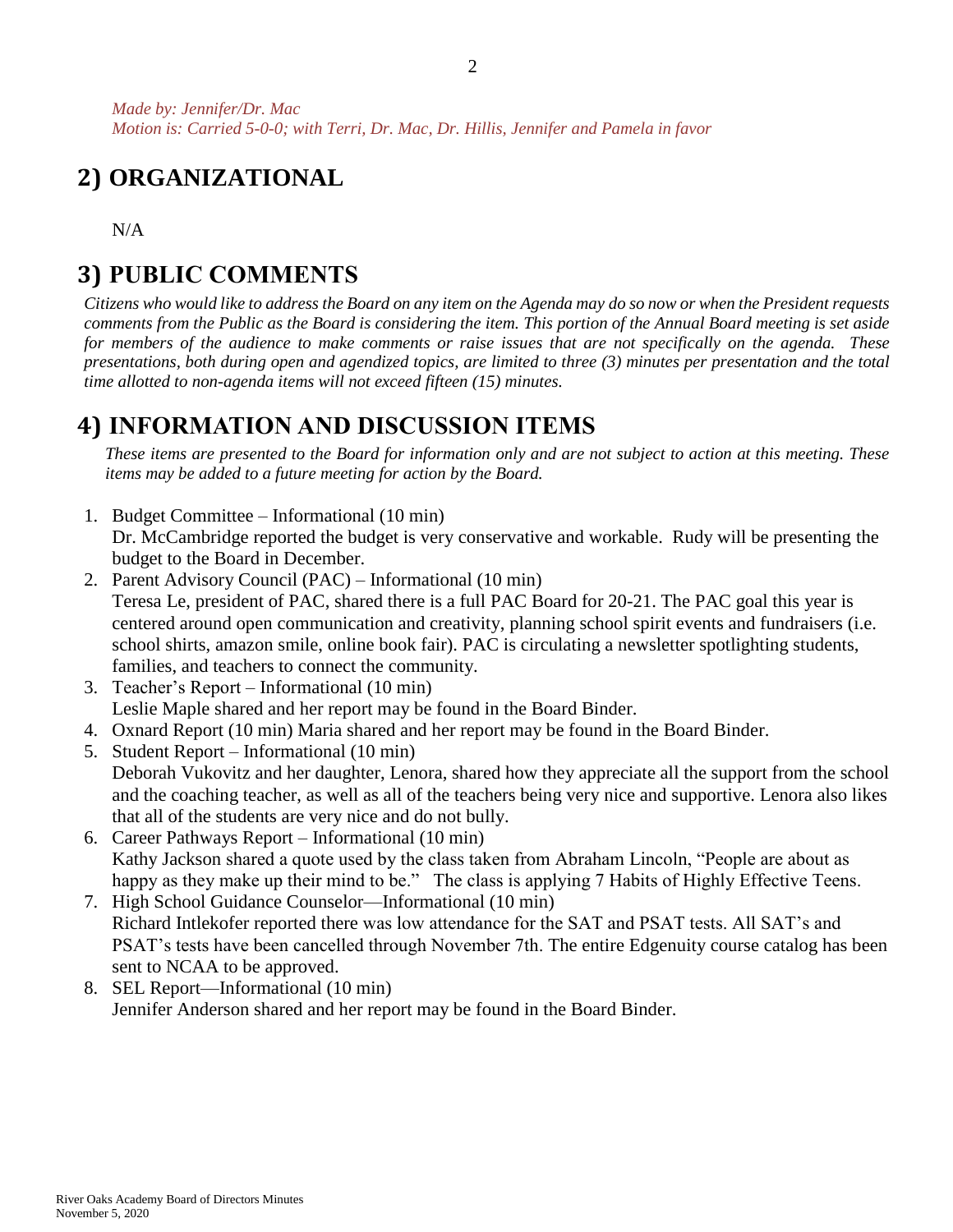# **5) REPORTS**

- 1. Board Chairperson's Report Terri shared her thankfulness for Bev's service all of these years and that she will be missed.
- 2. Individual Board Member Report Jennifer shared how she and her boys love the Outschool classes, adjusting to different styles of teaching and interacting with students from all over the world.
- 3. Director's Report may be found in the Board Binder.
- 4. BSA Report Rudy will present the first interim budget report at the December Board meeting along with the LCFF.
- 5. VCOE Report Marlo Hartsuyker thanked everyone who attended the Board workshop offered by VCOE. ROA will be up for their programmatic presentation at VCOE on January 25th.

## **6) CONSENT AGENDA ITEMS**

*Actions proposed for the Consent Agenda are items consistent with adopted policies and approved practices of River Oaks Academy and are deemed routine in nature. The Board will be asked to approve all of the Consent Agenda items by a single vote unless any member of the Board or the Public asks that an item be removed from the Consent Agenda and considered and discussed separately.*

- 1. Consideration to approve the September 29 and October 1, 2020 Minutes
- 2. Consideration to approve the ROA Financial Statement
- 3. Consideration to approve the ROA Board Report of Purchase Orders
- 4. Consideration to approve the ROA Board Report of Commercial Checks

*Public Comments: None Motion to: Approve Made by: Dr. Hillis/Pamela Motion is: Carried 5-0-0; with Terri, Dr. Mac, Dr. Hillis, Jennifer and Pamela in favor*

# **7) ACTION ITEMS**

1. Review, Discussion, and Approval of the retirement resignation note from Beverly Matsumura, our amazing and valued Administrative Assistant, effective as of November 30, 2020.

 *Public Comments: None Motion to: Approve Made by: Dr. Mac/Jennifer Motion is: Carried 5-0-0; with Terri, Dr. Mac, Dr. Hillis, Jennifer and Pamela in favor*

2. Review, Discussion and Ratification of the hiring of Gretchen Gillis as the new Administrative Assistant with 1.0 FTE with a start date of November 2, 2020.

*Public Comments: None Motion to: Approve Made by: Jennifer/Dr. Mac Motion is: Carried 5-0-0; with Terri, Dr. Mac, Dr. Hillis, Jennifer and Pamela in favor*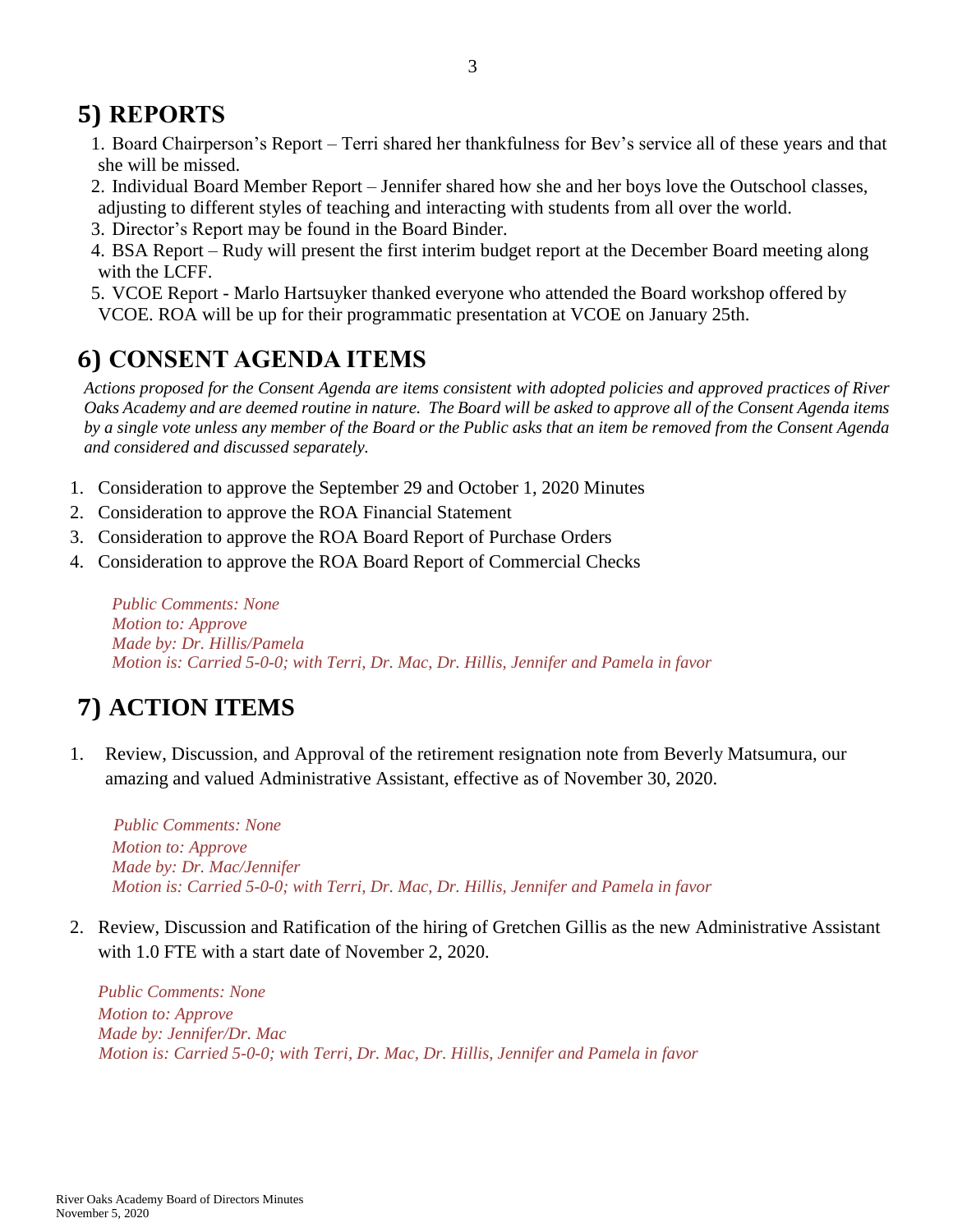- 3. Review, Discussion, and Approval of adding additional funds to Leah Dickenson's account, counseling services for our special education students; not to exceed: \$15,000.00.
	- a. We have had a high demand of counseling services this year for our special education students for a variety of reasons, including the effects of COVID-19.

*Public Comments: None Motion to: Approve Made by: Dr. Mac/Dr. Hillis Motion is: Carried 5-0-0; with Terri, Dr. Mac, Dr. Hillis, Jennifer and Pamela in favor*

- 4. Review, Discussion, and Approval of the Lease Amendment #5, dated September 15, 2020, between Water Court, LLC and River Oaks Academy Charter School Corporation a nonprofit public benefit corporation for the premises consisting of approximately 7,054 rentable square feet located at 920 Hampshire Road, Suite X and V, Thousand Oaks.
	- a. This is a Lease Amendment to extend the expiration date of the facility lease until February 28, 2026. The Landlord has agreed to freeze the current lease rate until March 1, 2022 and to install new flooring in Suite V.

*Public Comments: None Motion to: Approve Made by: Jennifer/Dr. Mac Motion is: Carried 5-0-0; with Terri, Dr. Mac, Dr. Hillis, Jennifer and Pamela in favor*

5. Review, Discussion, and Approval to increase the encumbered amount for Antonio Mendoza for sanitizing our Westlake offices. Not to exceed: \$1,020.00

*Public Comments: None Motion to: Approve Made by: Dr. Mac/Pamela Motion is: Carried 5-0-0; with Terri, Dr. Mac, Dr. Hillis, Jennifer and Pamela in favor*

6. Review, Discussion, and Ratification of the contract with Carol Tillman for training on how to write better and more comprehensive math goals for high school special education students. Not to exceed: \$125.00.

*Public Comments: None Motion to: Approve Made by: Pamela/Dr.Mac Motion is: Carried 5-0-0; with Terri, Dr. Mac, Dr. Hillis, Jennifer and Pamela in favor*

7. Review, Discussion, and Ratification of the contract with Matthew Christie for the staff's CPR recertification training. Not to exceed: \$1,430.00.

*Public Comments: None*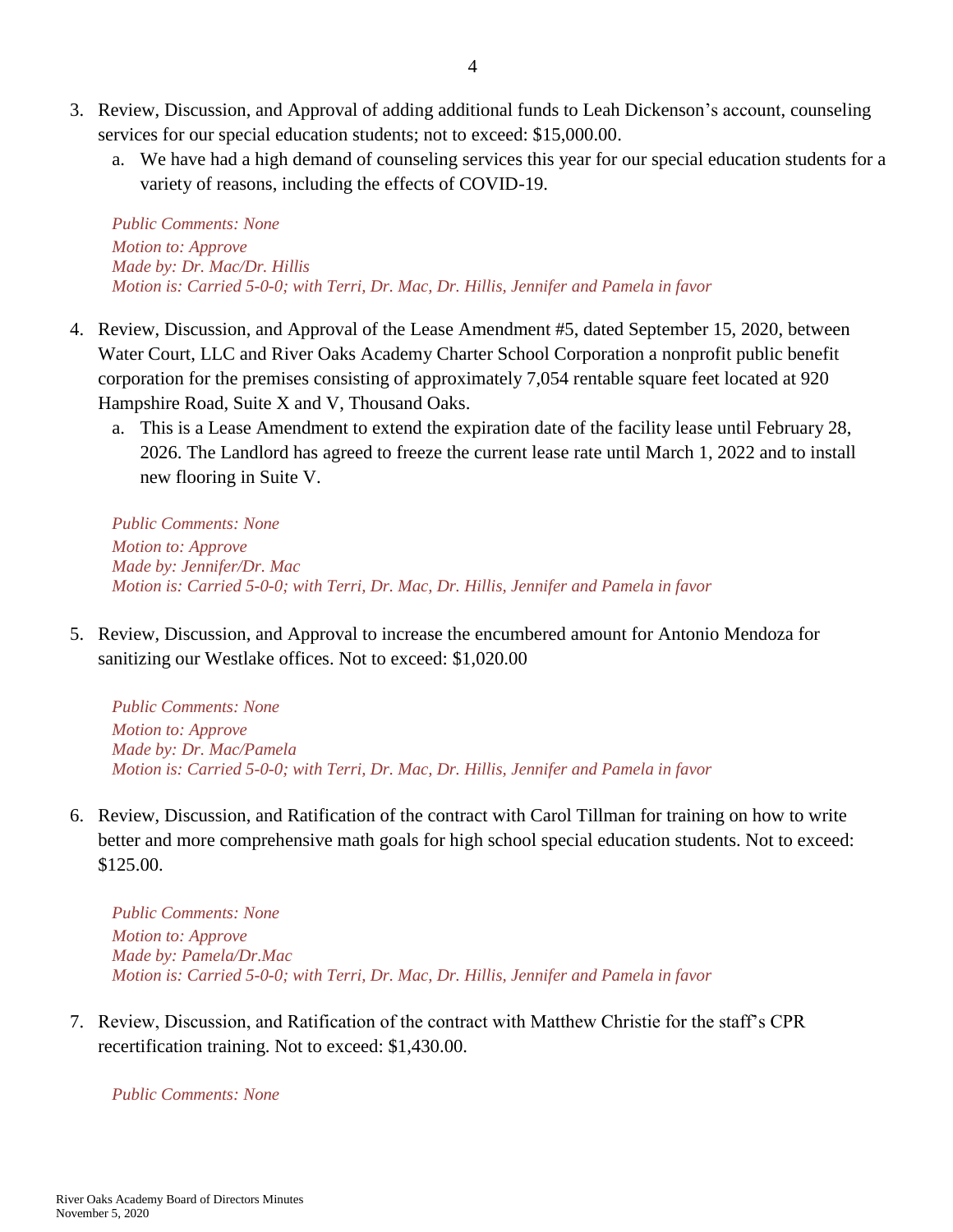*Motion to: Approve Made by: Dr. Hillis/Dr. Mac Motion is: Carried 5-0-0; with Terri, Dr. Mac, Dr. Hillis, Jennifer and Pamela in favor*

- 8. Review, Discussion, and Ratification of the following additional contracts with vendors for the  $2<sup>nd</sup>$  5week workshop session and the park classes:
	- a. Gabriela Hath; art; not to exceed: \$345.00
	- b. Michael Voogd, martial arts and cartooning; not to exceed: \$2,700.00
	- c. Ben Pfister, BeyondTheToolbox.com; "Artistic Math Class"; not to exceed: \$1,640.00
	- d. Robert Remedi, Outdoor activities; not to exceed: \$2,100.00
	- e. Breakthrough Sports; not to exceed: \$2,700.00
	- f. Vivian Rhodes, script writing; not to exceed: \$450.00

*Public Comments: None Motion to: Approve Made by: Jennifer/Pamela Motion is: Carried 5-0-0; with Terri, Dr. Mac, Dr. Hillis, Jennifer and Pamela in favor*

9. Review, Discussion, and Approval of the renewal of our subscription to "Mathseeds" for 35 licenses from 11/21/2020 through 11/20/2021; not to exceed \$350.00.

*Public Comments: None Motion to: Approve Made by: Dr. Mac/Pamela Motion is: Carried 5-0-0; with Terri, Dr. Mac, Dr. Hillis, Jennifer and Pamela in favor*

- 10. Review, Discussion, and Approval of the following contracts with the presenters for our Social Emotional Parent Speaker Series, starting in January 2021:
	- a. Bonnie Vandenburg \$100
	- b. Julie Tunick \$225
	- c. Leah Dickenson \$200
	- d. Shoshona Wheeler \$125

*Public Comments: None Motion to: Approve Made by: Jennifer/Pamela Motion is: Carried 5-0-0; with Terri, Dr. Mac, Dr. Hillis, Jennifer and Pamela in favor*

- 11. Review, Discussion, and Approval of the Covid-19 Face Covering Policy.
	- a. This Policy was developed with the help of our insurance company, CharterSafe, to protect staff and all stakeholders during this epidemic.

*Public Comments: None Motion to: Approve*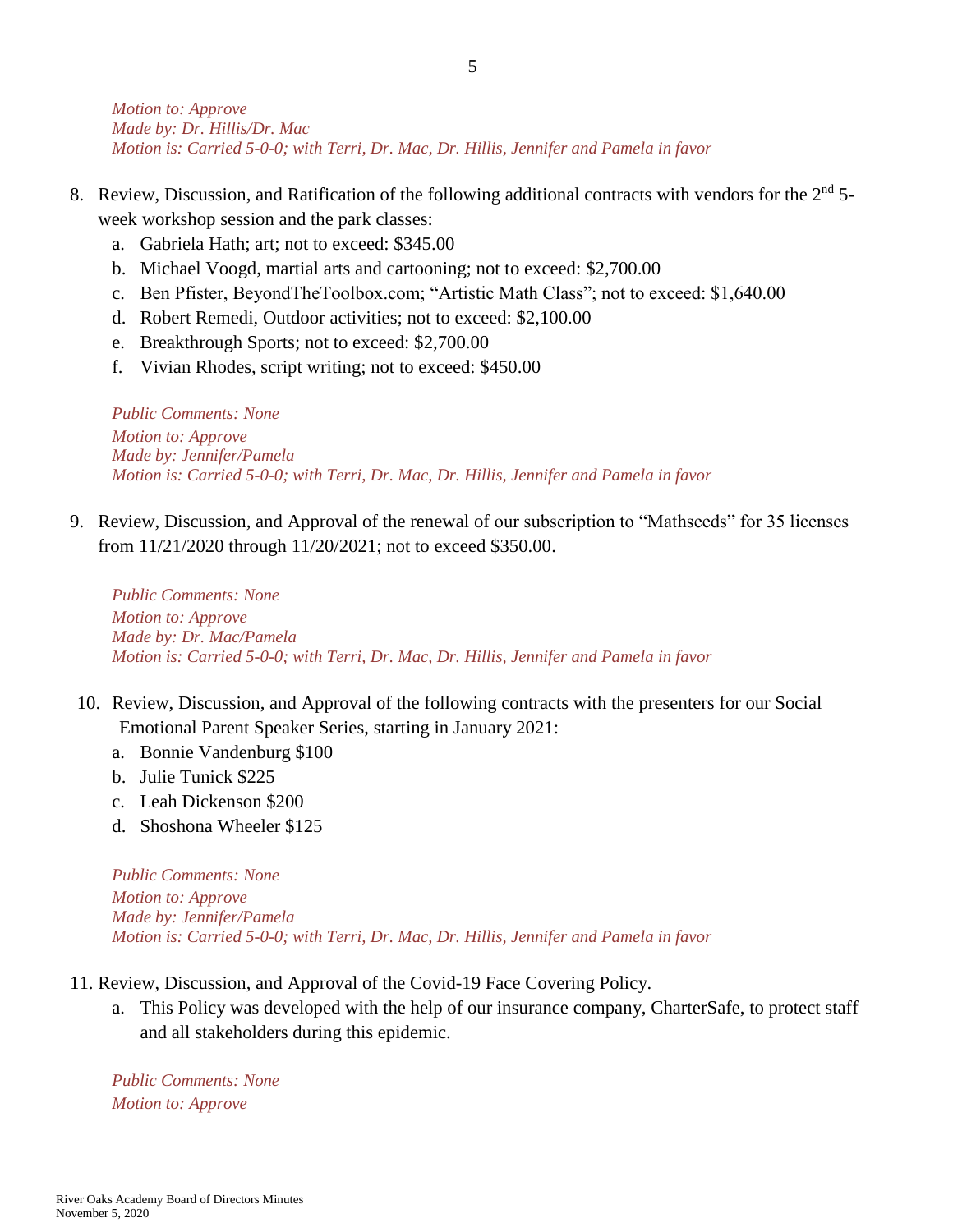- 12. Review, Discussion, and Approval of the revised Salary Schedule for the Administrative Assistant.
	- a. This Salary Schedule has been revised to fit the newly adopted job description for the Administrative Assistant position with the change of staff in that position.

*Public Comments: None Motion to: Approve Made by: Jennifer/Dr. Mac Motion is: Carried 5-0-0; with Terri, Dr. Mac, Dr. Hillis, Jennifer and Pamela in favor*

- 13. Review, Discussion, and Approval of the renewal Invoice from ParentSquare for our annual subscription from 11/15/2020-11/14/2021; not to exceed \$1,685.00.
	- a. This invoice is for our communication platform called ParentSquare, which we use regularly to inform parents of happenings at ROA.

*Public Comments: None Motion to: Approve Made by: Dr. Hillis/Jennifer Motion is: Carried 5-0-0; with Terri, Dr. Mac, Dr. Hillis, Jennifer and Pamela in favor*

- 14. Review, Discussion, and Approval of increasing Ms. Phuong Hong's FTE from .5 to .75 retroactively to October 1, 2020.
	- a. Phuong is an extremely valued and hard-working part of the math team at ROA. She has been an instrumental part in many of our math changes and consistently works many hours beyond the previously approved .5 FTE.

*Public Comments: None Motion to: Approve Made by: Dr. Hillis/Pamela Motion is: Carried 5-0-0; with Terri, Dr. Mac, Dr. Hillis, Jennifer and Pamela in favor*

- 15. Review, Discussion, and Approval of the Declaration of Need for Fully Qualified Educators (CL500 form).
	- a. The River Oaks Academy Board approves to meet the State's credential requirements to have 3 multiple subject teachers and 1 single subject teacher add an EL authorization to their credential and one special education teacher add an autism authorization to her credential.

*Public Comments: None Motion to: Approve Made by: Dr. Mac/ Jennifer Motion is: Carried 5-0-0; with Terri, Dr. Mac, Dr. Hillis, Jennifer and Pamela in favor*